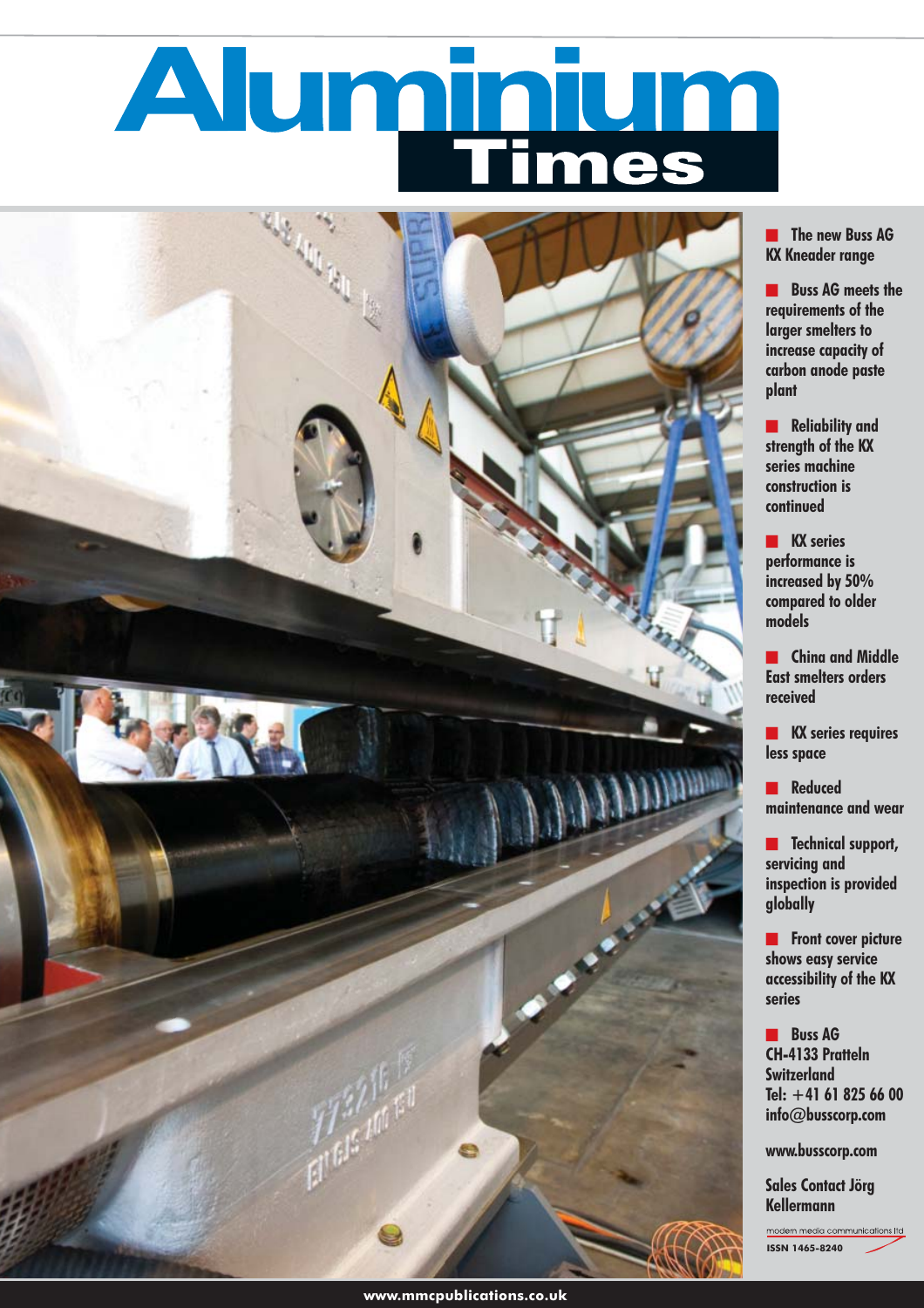## KX Kneader series launch demonstrates Buss AG return to technology leadership

The demonstration of the new Buss AG KX Kneader range, which took place on 22nd May 2012, clearly showed how the KX design is both an adaptation and a development of existing technology. As well as the gathering of international visitors on the day, several delegations were also received in May. Aluminium Times Editor Chris Holding attended the

#### KX launch.

As smelter outputs become ever larger, with higher pot amperages sought and additional potlines installed, greater carbon anode paste plant throughput is required and the spotlight has turned back to an area in which the original pioneers at Buss AG needed once more to step up to the plate and deliver.

The latest smelters being constructed are 700,000 tpy output with two potlines. In the first ten years of operation, the capacity can be expected to increase by as much as 20 per cent from additional pots and increasing of amperage, whilst Phase II expansions will also come on stream. This pushes the target of metal output up to 1.6 million tpy, requiring up to 1 million tpy of baked anodes, a need which can now be comfortably met by including just two KX Kneaders in the paste plant. This article explores both this enhanced solution and the company behind it.

#### **The company**

Buss AG of Pratteln, Switzerland is a machine engineering company with process knowhow. Their equipment is well known in temperature and shear-sensitive product applications. Carbon paste is shear-sensitive, because the coke it contains should not be damaged. Buss AG is a true pioneer in this application - their first kneader for carbon paste production was supplied 1951 to Aluminium Rheinfelden Germany

The original reciprocating kneader patent was actually shared between B&P Process Equipment (USA/Canada) and Buss AG (Rest of World), but for the last 50 years it is Buss-developed technology that has been used around the world, with around 200 machines being manufactured. With their process knowhow in the art of mixing and kneading, Buss AG have taken bold steps in developing and patenting the next generation of kneaders.

The KX Kneader investment is just one third of the traditional cost per tonne of production, although with an overall \$2 billion new project spend, the kneader itself becomes only a small part of the investment. The first 4-flight machine to be supplied is a KX 650 DT (DT = dynamic throttling) type to a Chinese customer. The second kneader will be supplied to a Gulf region customer. The first commissioning is expected during H1 2013.

#### **The right time**

Potline amperage and throughput are on the increase. In China levels of 500 - 700 kA are sought.



There are already two 800 ktpy lines and several 700 ktpy lines, equating to a 57 tph throughput, and several potline expansion projects also underway elsewhere, for which the KX Kneader can be retrofitted. The space premium with existing paste kneader plant design means that the KX series, with 30 per cent more throughput per machine size, is highly recommended for retrofit debottlenecking projects. *Fig 1. Christian Hauser explaining the KX feed section design*



*Fig 2. Close-up picture of armoured 4-flight screw design* 

#### **A machine apart**

Safety is now a top priority in the West, the Gulf and increasingly in China also. The KX Series adoption of electrical heating means no HTM oil circuit is required. There is also a sealed bearing at the feed end. Oil heating of the shaft is banned in some countries after accidents as a result of insufficient maintenance. Oil heating is expected to disappear within five years. Heat retention is a benefit if there is any plant shutdown elsewhere – even up to 24 hours there is minimal temperature loss inside the KX.

#### **Productivity**

To produce 1,000 kg aluminium, 560 kg anodes are required. Those anodes arise from 360 kg calcinated coke, 140 kg buts, and 90 kg pitch (30 kg is the loss in the backing process)

The pitch, coke and anode butts are mixed in the kneader to make new anodes.

Kneaders are now more likely to become the production bottleneck due to higher amperages and additional potlines. The existing machines are becoming stretched to their limit. The performance of 40 tph on the old models has been enhanced to 60 tph by the KX Series, with the KX750DT in particular capable of much higher throughputs still. Smelting is a continuous process, so high reliability is needed. The reliability and strength of the new KX machine construction is clearly visible. Even one or two of the older Buss AG designs have survived up to 50 years in operation. The new range comprises the KX540DT, KX650DT and KX750DT models.

#### KX650DT Specifications

| Design Throughput:    | $60$ tph         |
|-----------------------|------------------|
| Length:               | $6,200$ mm       |
| Screw Shaft Diameter: | $650 \text{ mm}$ |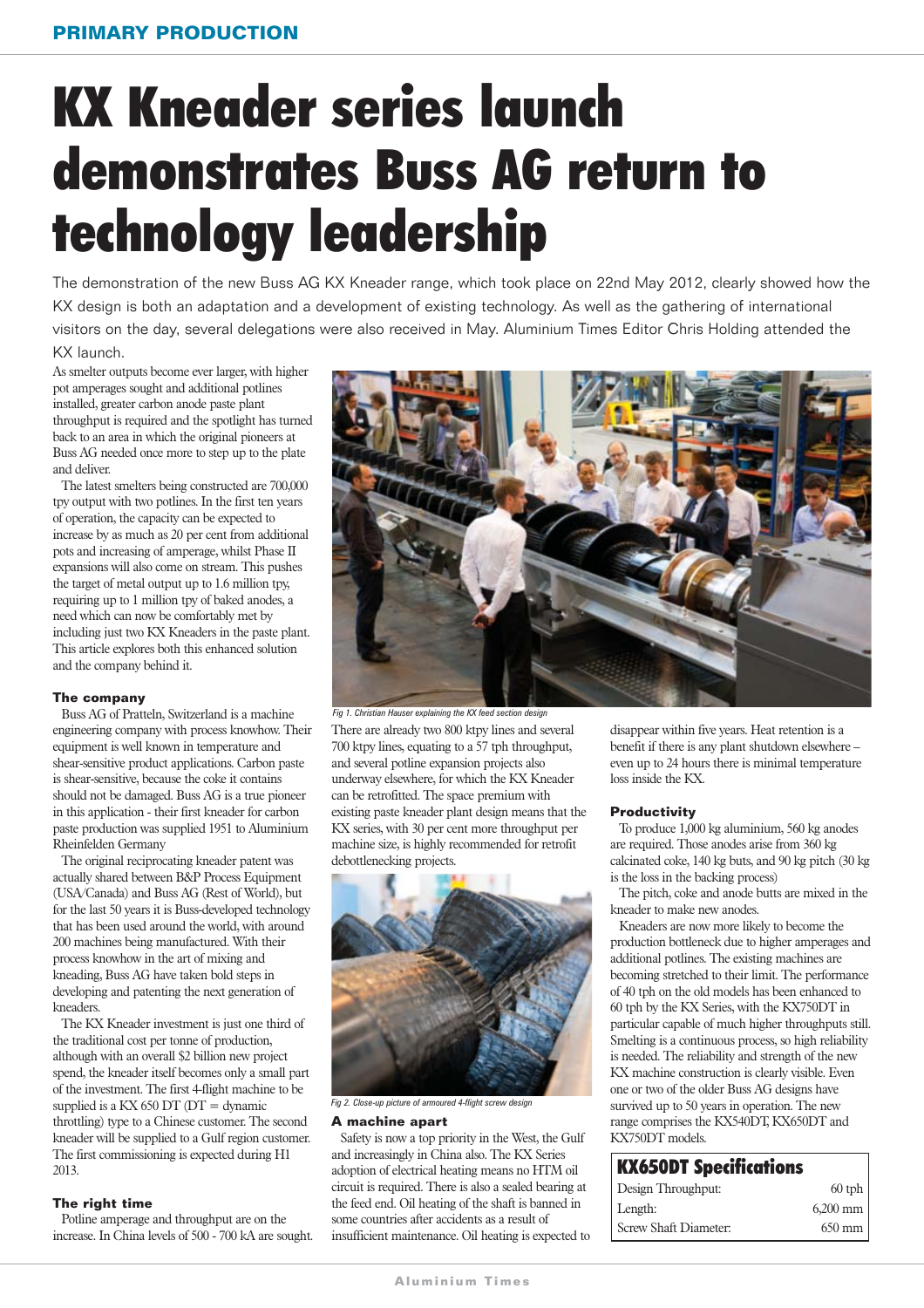The KX Kneader processing chamber is divided into four different zones, each with optimised screw and housing geometries according to purpose. Petroleum coke preheated to 180°C is fed to the intake zone and transported to the process zone. The screw flight pitch is greater than the screw shaft stroke to ensure constantly uniform forward flow. Back venting enables drawn-in air to escape without interfering with the incoming petroleum coke feed.

#### **Front section**

Hans-Ulrich Siegenthaler, Head of Process Technology, has 22 years' of experience at Buss AG including 5 years in process technology design. He explained that coke wets more easily with pitch at a certain temperature range. There is an optimum forming temperature for the paste. The traditional sticking problem with liquid pitch is solved by using a separate heated pitch injector in the mixing zone for fluidisation of solid feed, and carefully controlling heating along the kneader. In the wetting and transformation zone immediately after the intake, the pitch, previously liquefied in a separate unit, is injected into the petroleum coke at 180°C through borings in the special-version kneading pins. This direct injection prevents deposits and clumping as well as the release of volatile components.



*Fig 3. The removable kneader upper housing is easily accessible on the service station right*

#### **Process control**

The optimum kneader barrel temperature is 180ºC. This is maintained in the KX by an electrical heating system comprising PID temperature control: there are 8 axial heat zones and the current is monitored in each one. Temperature monitoring is via 16 thermocouples. The front section has 8 x 3.2 kW heaters while the rear section has 8 x 6.8 kW heaters, giving a maximum 80 kW start-up cycle. The heating element design from Backer ELC AG features super high purity magnesium oxide insulation with resin seals, and is a replaceable assembly based upon proven technology. With normal loading and no mechanical damage it will last up to 30 years in this application according to Managing Director Christoph Frey. There are also 2 thermocouples on the barrel and 1 on the product outlet.

The startup time from 5 to 180ºC is around 4 hours. At production speed, the paste residence time is above 100 seconds, but the temperature varies by less than 1 degree due to the adiabatic nature of the process. The paste exits the kneader at 130 -170 ºC, after which it undergoes independent cooling.



*Fig 4. KX unit in the test bay at Buss AG in Pratteln, Switzerland (upper housing removed)*

The particle size for the homogenised paste is important. The gate position and specific power can be used to control the apparent paste density. The machine is 1.7 density paste capable, a specification being looked at by the latest smelter ventures.

#### **4-flight mixing**

In the mixing and kneading zone the Buss Kneader screw segments and kneading pins interact to ensure intensive mixing of the petroleum coke and pitch. At the same time the liquid pitch diffuses into the pores of the petroleum coke, which requires an adequate and optimally uniform dwell time of the mix in this zone. This distributive mixing is decisive for the excellent homogeneity of the anode paste.

Buss AG have built 150 4-flight kneaders so far in all applications. Prior to Buss AG developing 4 flight mixing for anode paste in 2008, market needs were developing and the Buss AG market share had fallen away. The 4-flight technology was first developed for plastics compounding. The resulting calculation data was the basis for the development of 4-flight machines for the aluminium industry. A 4 flight has over 30 per cent more surface area than a 3-flight. Customers with older Buss Kneaders may also benefit from some of the KX improvements such as pitch injection, improved inlet, dynamic throttling, and a reinforced kneader screw. Due to the reduced space requirement of the KX, customers can use the KX to modify (debottleneck) existing production lines.

The screw flight pitch is greater than the screw shaft stroke, leading to a pulsing of the feed, always in a positive direction. The screw stroke required on the KX is shorter, leading to lower kW consumption. The 256 (2 to the power 8) folding cycles counter the cycle of the screw. The machine length is related to this. Design-wise, the shaft torsion limit is length  $=$ 9.5 x diameter, otherwise the elongation at operating temperature is too great. Thus there is a design optimum diameter for each throughput range.

The KX motor is rated to deliver the 50 per cent

more throughput. Buss AG have designed their own gearbox for the screw stroke. The gearbox is reinforced and delivers more than twice the torque of that of the older 600 series.

#### **Dynamic throttling**

Buss AG have adapted the equipment design to meet the demands of the market. They are certain that the KX dynamic throttling in the extrusion zone will prove that the traditional flap die control method is not required. Having dynamic throttle ability gives smoother flow patterns. Dynamic throttling counteracts the transport effect of the kneader screw - thereby increasing the mixing and kneading zone filling degree to further improve mixing - and generates the pressure required for anode paste extrusion without breaking up the coke fraction. Changing the screw speed will adjust the torque and respectively the specific energy. Typically only +-2-3 rpm is needed. This is already proven with 4-flight technology in plastics. Nevertheless a flap die can still be incorporated in the kneader for additional control and with the new KX this will last longer than in a conventional kneader. The flap die is on the upper housing when fitted.

#### **Maintenance**

The KX Series utilises standard crane access to remove the upper housing and kneading screw. The associated service station does give some extra footprint, but the advantages are considered to easily outweigh this. The service station cover can be rotated on its axis to suit the operator, so maintenance access immediately easier, with no need to clamber into the machine, much better for safety. Also, there is flexibility in the siting of the ancillary lubrication units. Overall the KX Series has only one half of the number of parts compared to the old Buss Kneader design. The kneader screw shaft no longer has an external bearing.

Availability is >95 per cent, with maintenance carried out every 12-14 weeks typically. After any